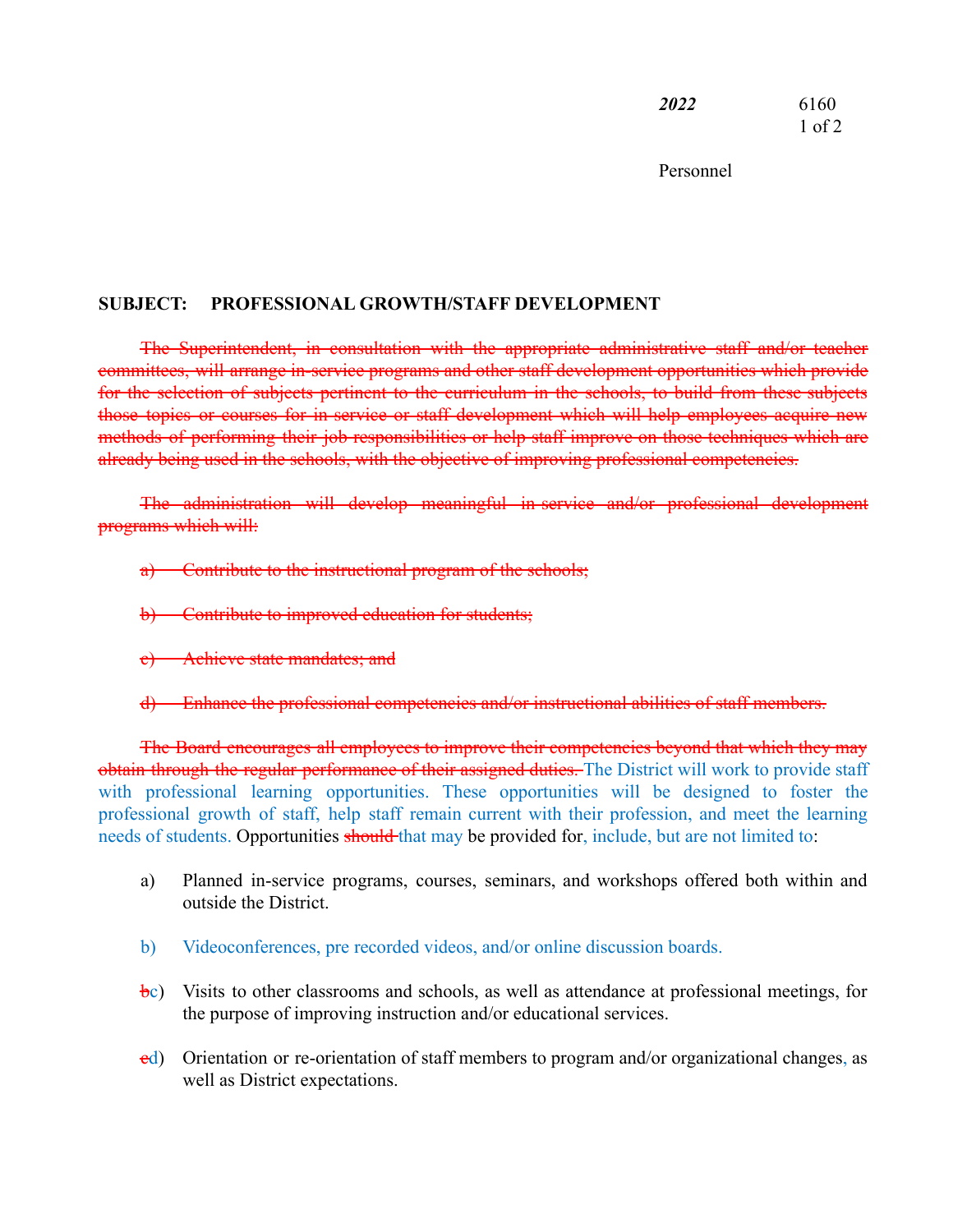Attendance at professional development learning programs must be directly related to the duties and responsibilities of the **employee** staff member. Consequently, **employees** staff members are encouraged to participate in the planning of staff development programs designed to meet their specific needs.

Staff members are also encouraged to continue their formal education, as well as to attend their respective work-related workshops, conferences, and meetings.

Funds for participating  $a\bar{t}$  in conferences, conventions, and other similar professional development learning programs will be budgeted for by the Board on an annual basis. Reimbursement to District staff members for all actual and necessary registration fees, expenses of travel, meals and lodging, and as well as all necessary tuition fees incurred in connection with attendance at conferences, will be in accordance with established regulations for District documents which address conference attendance and expense reimbursement.

The Superintendent or designee has authority to approve release time and expenses for staff members' attendance at professional training conferences, study councils, in-service courses, workshops, summer study grants, school visitations, and professional organizations within budgetary constraints.

A conference request form or course approval form must be submitted by the employee and approved by the designated administrator prior to the employee's attendance at the conference or other professional development program.

## **Professional Learning Plans**

By September 1 of each school year, the District will adopt or, in the case of multi-year plans, readopt a professional learning plan that meets the content requirements specified in the Commissioner's regulations. The professional learning plan will be structured in a format consistent with the Commissioner's guidelines and will include, among other things, a description of:

a) The professional learning activities provided to all professional staff and supplementary school personnel who work with students with exceptional learning needs, particularly students with disabilities, English language learners, students who are gifted and talented, and students with low literacy levels, to enable them to identify these students and provide instruction based on the needs of these students.

(Continued)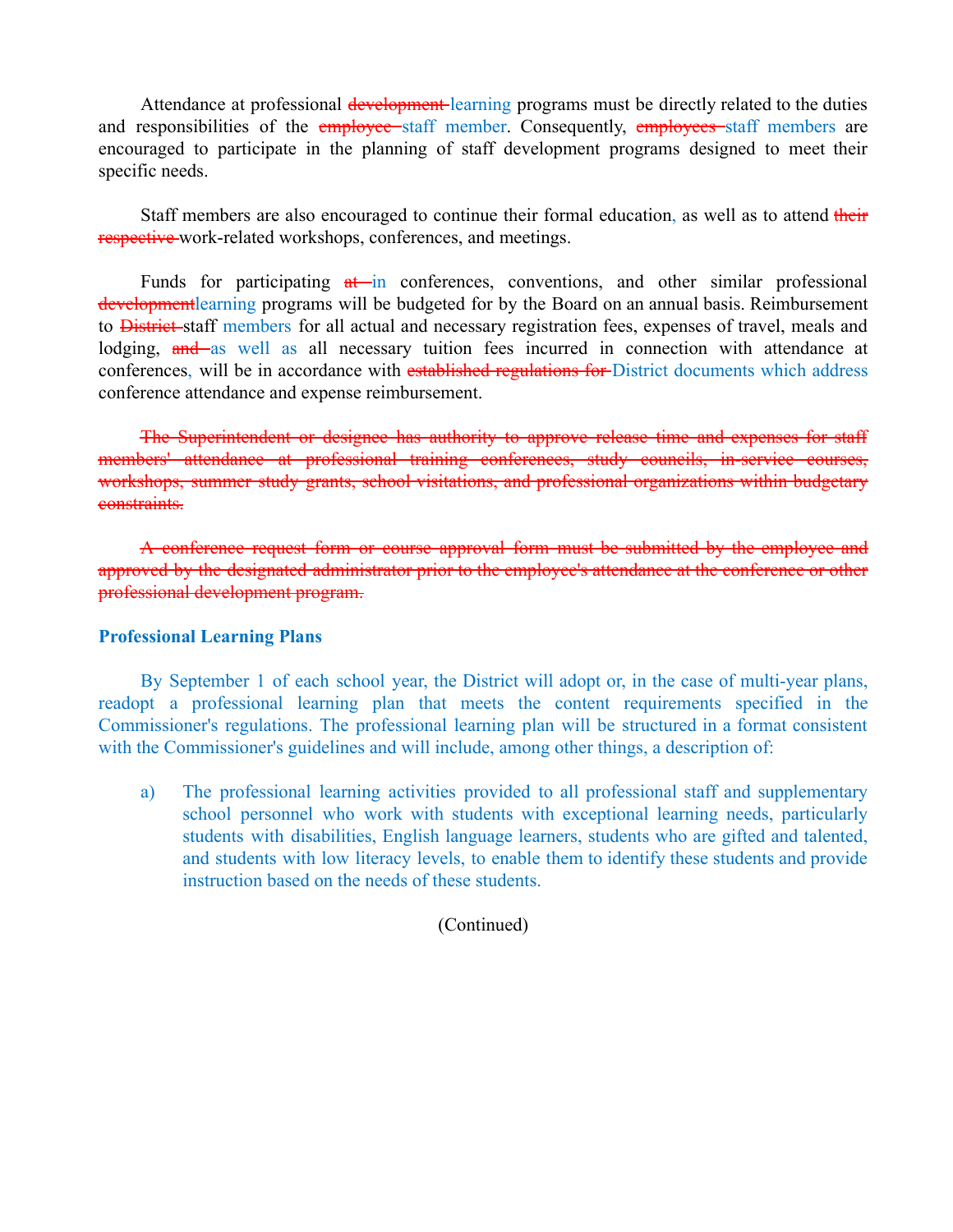*2022* 6160 2 of 2

Personnel

## **SUBJECT: PROFESSIONAL GROWTH/STAFF DEVELOPMENT (Cont'd.)**

- b) How professional learning related to educator practice and curriculum development are culturally responsive and reflect the needs of the community that the District serves.
- c) Expected participation in continuing teacher and leader education (CTLE), as well as other professional learning opportunities provided by the District.

The professional learning plan will be developed through collaboration with a professional learning team. The Board will appoint the members of this team in accordance with the Commissioner's regulations.

## Mentoring Program

The District's professional learning plan will include a provision for a mentoring program. The purpose of the mentoring program is to provide guidance and support for educators who hold an initial certificate in the classroom teaching service or as a school building leader to ease the transition from teacher and school building leader preparation to practice in order to increase retention of teachers and school building leaders. Additionally, the mentoring program is intended to increase the skills of new teachers and school building leaders in order to improve student achievement.

The mentoring program will be developed and implemented consistent with any collective bargaining agreement.

Education Law §§ 1604<del>(27)</del>, 1608, 1716, 1950, 2118, and 2601-a General Municipal Law §§ 77-b and 77-c 8 NYCRR §100.2(dd)

NOTE: Refer also to Polic<del>y</del>ies #6161 -- Conference/Travel Expense Reimbursement #6212.2 -- Registration and Professional Learning #6230 – Mentoring Programs for First Year Teachers